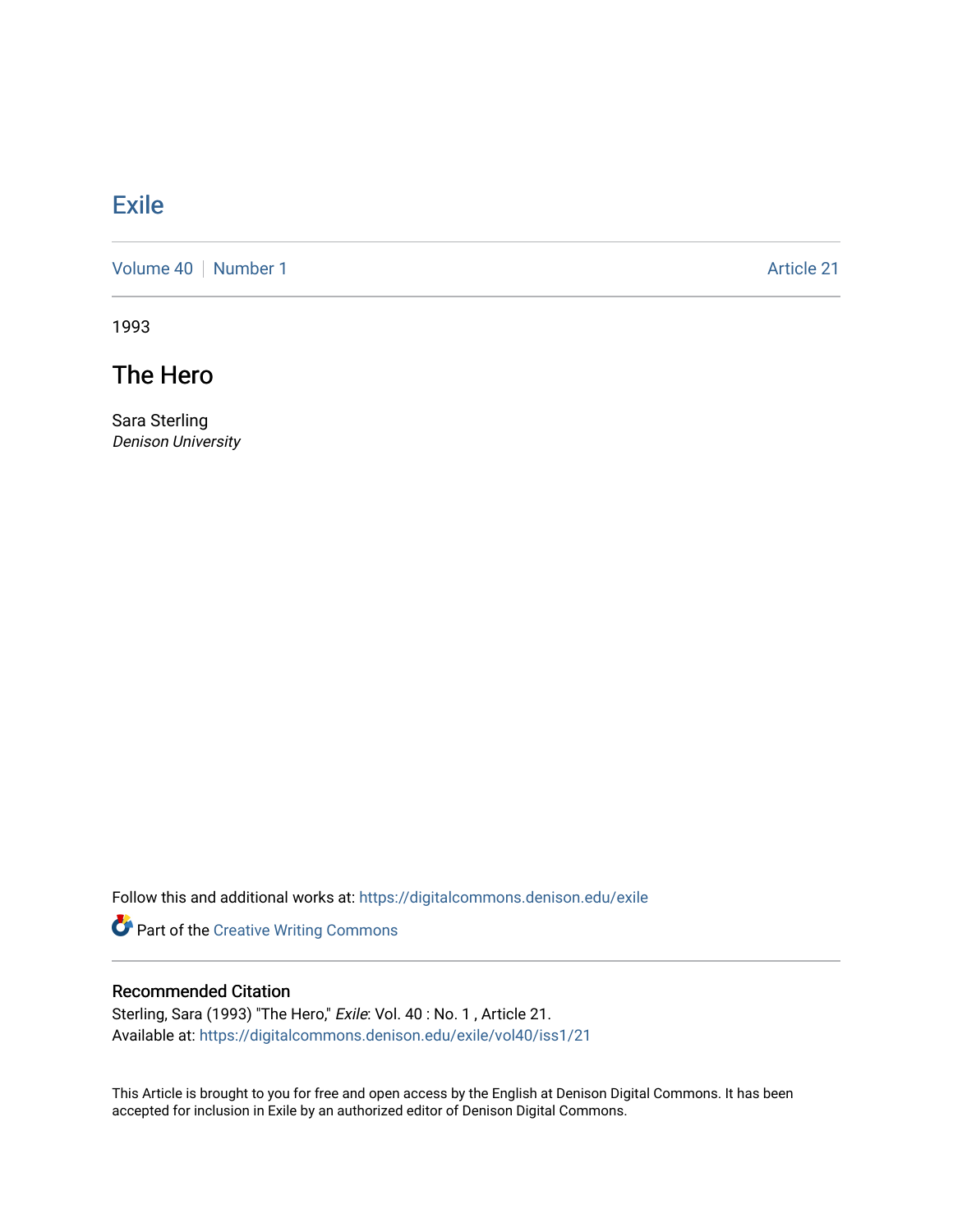## **The Hero**

I can tell the minute I get in the door and drop my bag, I'm not staying The familiar smell of home accosts my nose and makes my eyes water. Maybe if I shut my eyes I can try and believe that nothing has changed, that there has been no war, and that I had never left. Instead, I see a strange face that looks back at me from the hallway mirror; it is a face that doesn't belong. Suddenly  $\mathbf I$ am forty-six with grey hair, a man older than I had ever imagined I could be.

The stale silence is suddenly broken by a large intrusive crowd of welcoming family members. They had been loyal with constant letters, **but**  now, nonetheless, they are unfamiliar to me and, at the moment, an unavoidable nuisance. There are hands everywhere that are reaching out fo me. They are patting my back, rubbing my arms, pumping my hands, hugging me tightly, and lips which are constantly kissing my cheeks. Foolishly, they believe that their tender words and affections can dim the memories of the cold and the fear of those lonely nights in the foxhole.

My shock is ignored. Somehow my bags are taken away and I am ushered inside. The furniture, the arrangement of pictures, it is all very familiar. They are so close to me, finally just an arm's length away. Terror seizes my heart, I am afraid that if I try to touch any of them they will all disappear. I will simply wake to find myself in another dream in a place far from home. Unlike the other dreams about my homecoming, this one is not happy and perfect; rather, it is unsettling and distressing.

I am welcomed with a hero's welcome, what a laugh. What do they know? What would they think if they knew that I had often sat in dark corners, alone, hungry and crying for my salvation? Me, their fearless husband, father, or whoever I am. The fact is sometimes I would have killed anyone for food and freedom; it could have been anyone, even them. They knew nothing about fear and hardship as they live their comfortable lives in the wonderful penthouse on Park Avenue that I had worked so hard to give them. My stomach begins to reel, and I feel like I am going to be sick. The smile that is glued on my lips disguises the distaste that I am feeling. My family has become a bunch of naive strangers. Oddly enough that is all they are now, strangers who used to belong to another man from another lifetime.

He was a Republican, a dutiful son, a loving husband, a cherished father, and a respected stockbroker on Wall Street who once had the world in the palm of his hands. I return now to that same man's house to find his pirit crushed, his children grown, his father dead, and his wife only a shadow of the woman she used to be.

I can't take it; I quickly escape to the bathroom. I am sick. I splash some cold water on my face and catch my breath. I can hear their endless chatter through the walls, and I find myself longing for the quiet of the jungle. I finally reappear and head directly for the bar. I am able to down several scotches on the rocks before I am rediscovered by my predators. They hover, crowd, and constrict me until I am saved by the dinner bell.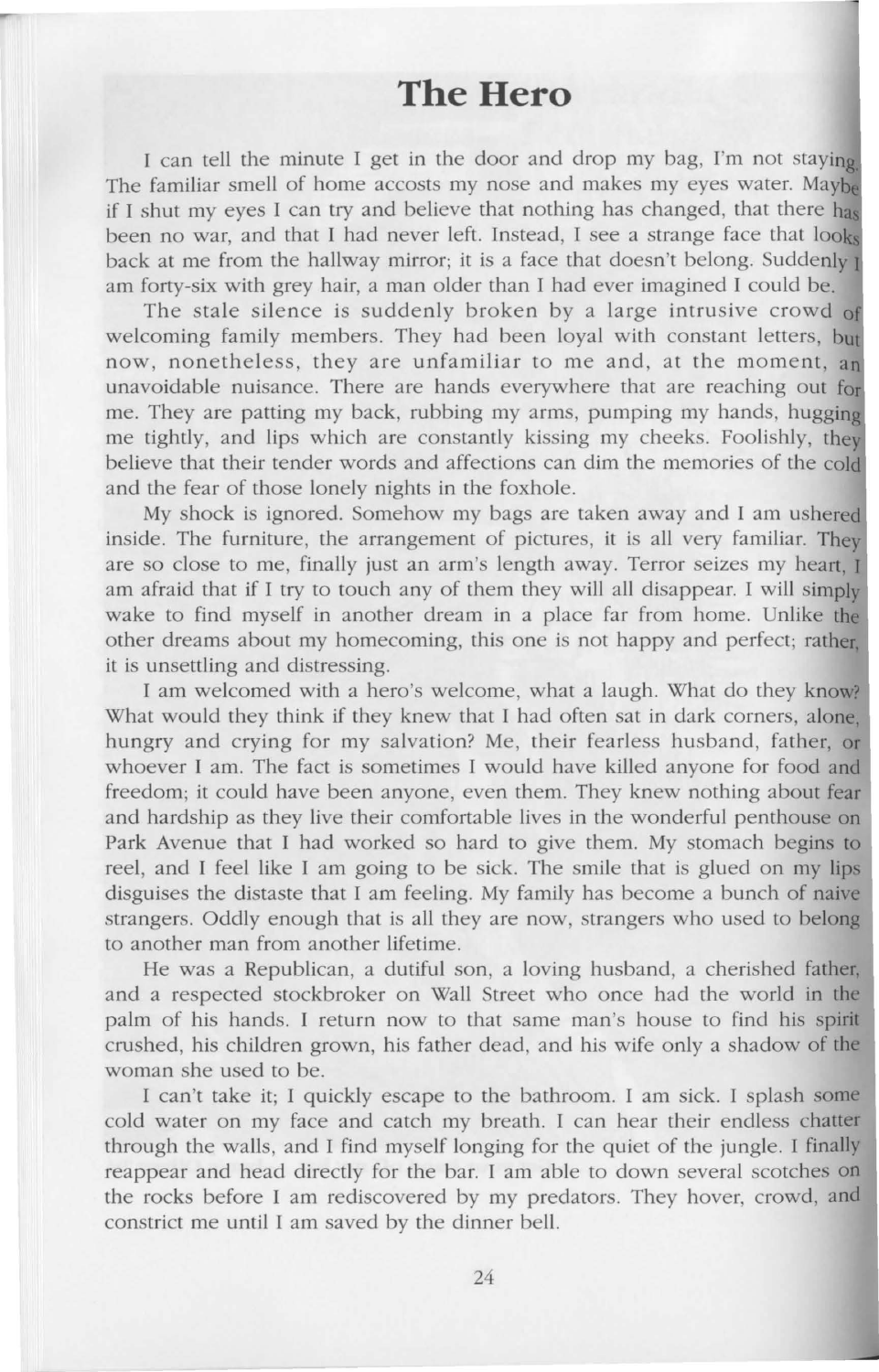The meal is beautiful and Millie, the cook, gives me a quiet "Welcome home, Sir" that is accompanied by a gentle squeeze on my arm. I pick at my food, unaccustomed to such rich choices, finding myself unable to eat. She has prepared all my favorite foods that I used to yearn for: home-made mashed potatoes, asparagus with Hollandaise sauce, Filet Mignon with Bernaise sauce, and undoubtedly creme caramel for dessert. I take a gulp of the sweet red wine and almost choke. I can no longer handle such refinement. Slipping into the kitchen, I grab a Rolling Rock out of the fridge-even this is better quality beer rhen I'm used to. I never thought I would miss the cheap rice beer in those dark alley pubs in Vietnam. After a few minutes, I bravely return the table. The dinner conversation is ridiculous. They are attempting to sum up all the gossip chat I have missed while I was away, like I could give a damn. I plaster a smile on my face and drift from the conversation. I wonder where my lost platoon buddies are? How are they adjusting? My eyes grow misty at the thought of the men who were my family for so long. The tears in my eyes are misinterpreted by my wife. She grabs my hand tightly and refuses to Jet go, I suppose she thinks this is a comforting gesture.

Dinner passes and I am finally left to myself to remember and wander the house alone. I am deeply grateful for this time! Bed time rolls around, but I don't change. I look at my wife who is standing outside on the balcony looking up intently at the stars. She is motionless. I watch her closely from my secret hiding place. The wind gently blows her hair giving her a gold halo, the lights from the street give her skin a special glow, and above all the din and chaos of the city she waits. I lovingly go over every curve of her body and every wrinkle on her face. She is wearing a cream Victoria Secret's negligee similar to the one she wore on our honeymoon in Aruba. It is similar, but not the same. I realize that we are both lost. In her heart, she feels the same weight and confusion that I do.

I cross. I used to love this woman very much, somewhere inside me I probably still do, but that feeling is now buried beneath general feelings of betrayal, anger, hatred and the frustration of not being able to regain what once was. I slowly brush the hair off her face and feel the warmth of her soft skin. Deeply, I gaze into her eyes. There, I see the pain that she has been hiding. The years of not knowing and estrangement have taken their toll on her too. A single tear slips down her cheek before she nuzzles her head into my shoulder. She holds me tightly. All I can think about is the million times she begged me not to go. She had called me pig-headed, and she was right. I stroke her hair. It smells familiar. I wonder if she still uses the same shampoo.

I am no longer the man she remembers, and I will never, can never, be him again. I don't know where I'm going to go. There is no where for me to run, but I can't sit here and pretend that the world isn't falling apart. I have seen things no human being should ever see. Eyes, cold with death, stared up at me, begged me for help and all I could do was run. The brave American I thought I was, puffed up with my own sense of diplomatic duty...putting those commibastards back from where they came. I was wrong. We were wrong. In that horrible place, I discovered that I was weak- no weaker than any other